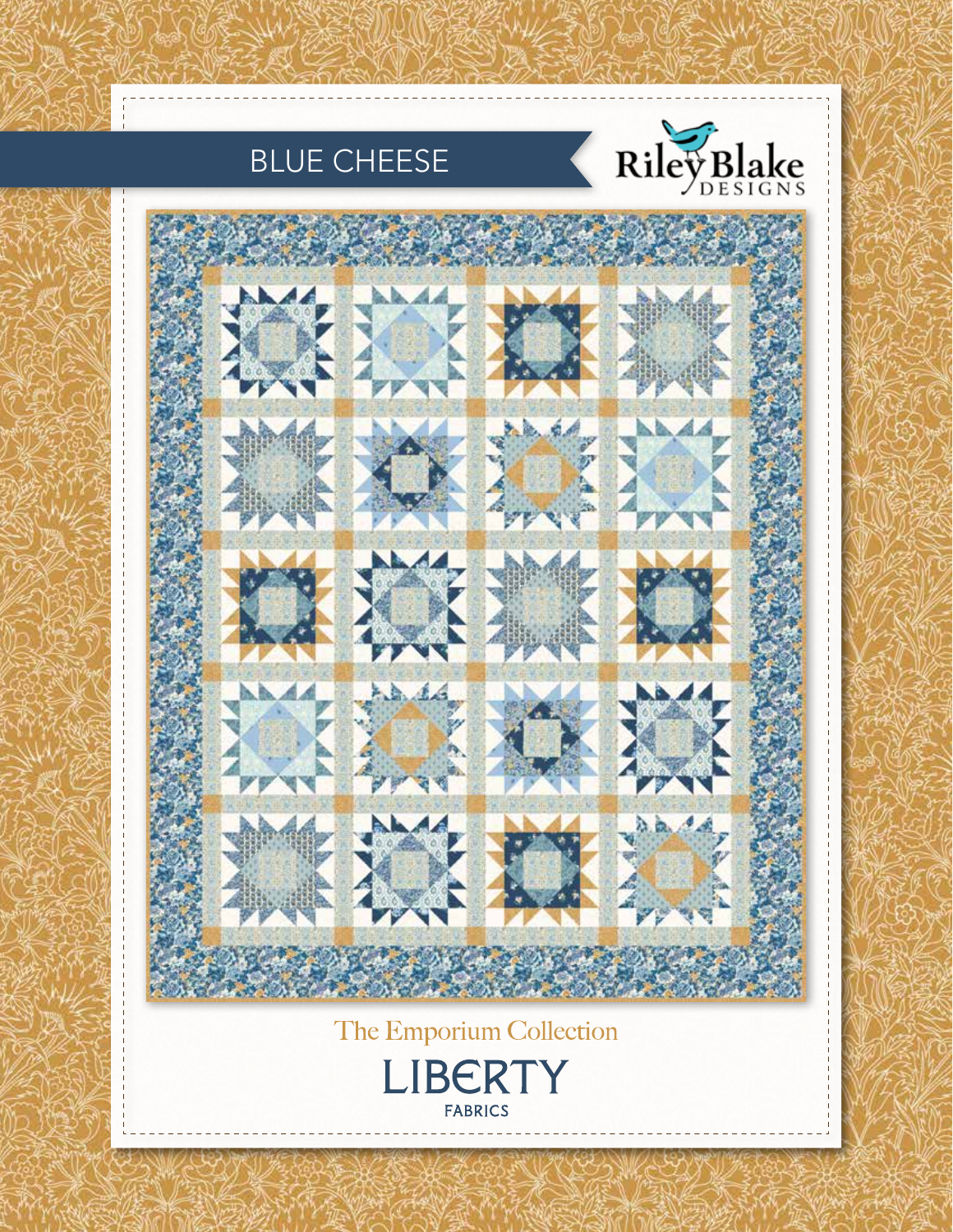FINISHED QUILT SIZE 70" x 84" Finished Block Size 12" x 12" Measurements include ¼" seam allowance. Sew with right sides together unless otherwise stated.

Please check our website www.rileyblakedesigns.com/ pattern-updates for any revisions before starting this project. This pattern requires a basic knowledge of quilting technique and terminology. The quilt and block diagrams portrayed are virtual images. The layout and look of your project may differ when using actual fabric.

#### FABRIC REQUIREMENTS

1 Emporium Collection 3 Fat Quarter Stack (FQ-04775910-3-15) 1% yards Wild Bloom B (04775901B) 2 yards Argyll Tile B (04775909B) 11/4 yards Turner B (04775903B) Includes Binding 1½ yards Oyster Wiltshire Shadow (04775678Z)

#### CUTTING REQUIREMENTS

Please read instructions first before cutting. Seam allowances vary so measure through the center of the quilt before cutting border pieces.

Wild Bloom B Cut 8 strips 6½" x WOF for Border 1.

#### Argyll Tile B

Cut 3 strips 4½" x WOF: Sub-cut into 20-41/2" squares. Cut 17 strips 2½" x WOF: Sub-cut into 49 - 2½" x 12½" for sashing.

#### Oyster Wiltshire Shadow

Cut 5 strips 2½" x WOF: Sub-cut into 80-21/<sub>2</sub>" squares. Cut 13 strips 3" x WOF: Sub-cut into  $160 - 3$ " squares.

#### Turner B

Cut 1 strip 5¼" x WOF: Sub-cut into 3-5¼" squares. Cut squares twice diagonally to make a total of 12 small triangles. Cut 3 strips 3" x WOF: Sub-cut into  $32 - 3$ " squares.

Cut 2 strips 2½" x WOF: Sub-cut into 30-2½" squares for posts. Cut 8 strips 2¼" x WOF for binding.

#### FAT QUARTER STACK

Wild Bloom B Cut 4 strips 3" x 21: Sub-cut into  $24 - 3$ " squares.

#### Regent Rose B

Cut 5 strips 3" x 21": Sub-cut into  $32 - 3$ " squares.

#### Merton Rose B

Cut 2 strips  $4\frac{1}{8}$ " x 21": Sub-cut into  $6 - 4\frac{7}{8}$ " squares. Cut squares once on the diagonal to make 12 large triangles.

#### Osaka Blossom B

Cut 1 strip 5¼" x 21": Sub-cut into 4-5¼" squares. Cut squares twice diagonally to make a total of 16 small triangles. Cut 4 strips 3" x 21": Sub-cut into  $24 - 3$ " squares.

#### Palmeria B

Cut 2 strips  $4\frac{1}{8}$ " x 21": Sub-cut into  $8 - 4\%$ " squares. Cut squares once on the diagonal to make 16 large triangles.

#### Kingly Sprig B

Cut 1 strip 5¼" x 21": Sub-cut into 4 - 5¼" squares. Cut squares twice diagonally to make a total of 16 small triangles. Cut  $1$  strip  $4\frac{7}{8}$ " x  $21$ ":

Sub-cut into  $3 - 4\frac{7}{8}$ " squares. Cut squares once on the diagonal to make 6 large triangles.

#### Kyoto Posey B

Cut 1 strip 5¼" x 21": Sub-cut into 2-5¼" squares. Cut squares twice diagonally to make a total of 8 small triangles. Cut 2 strips  $4\frac{1}{8}$ " x 21":

Sub-cut into  $8 - 4\frac{7}{8}$ " squares. Cut squares once on the diagonal to make 16 large triangles.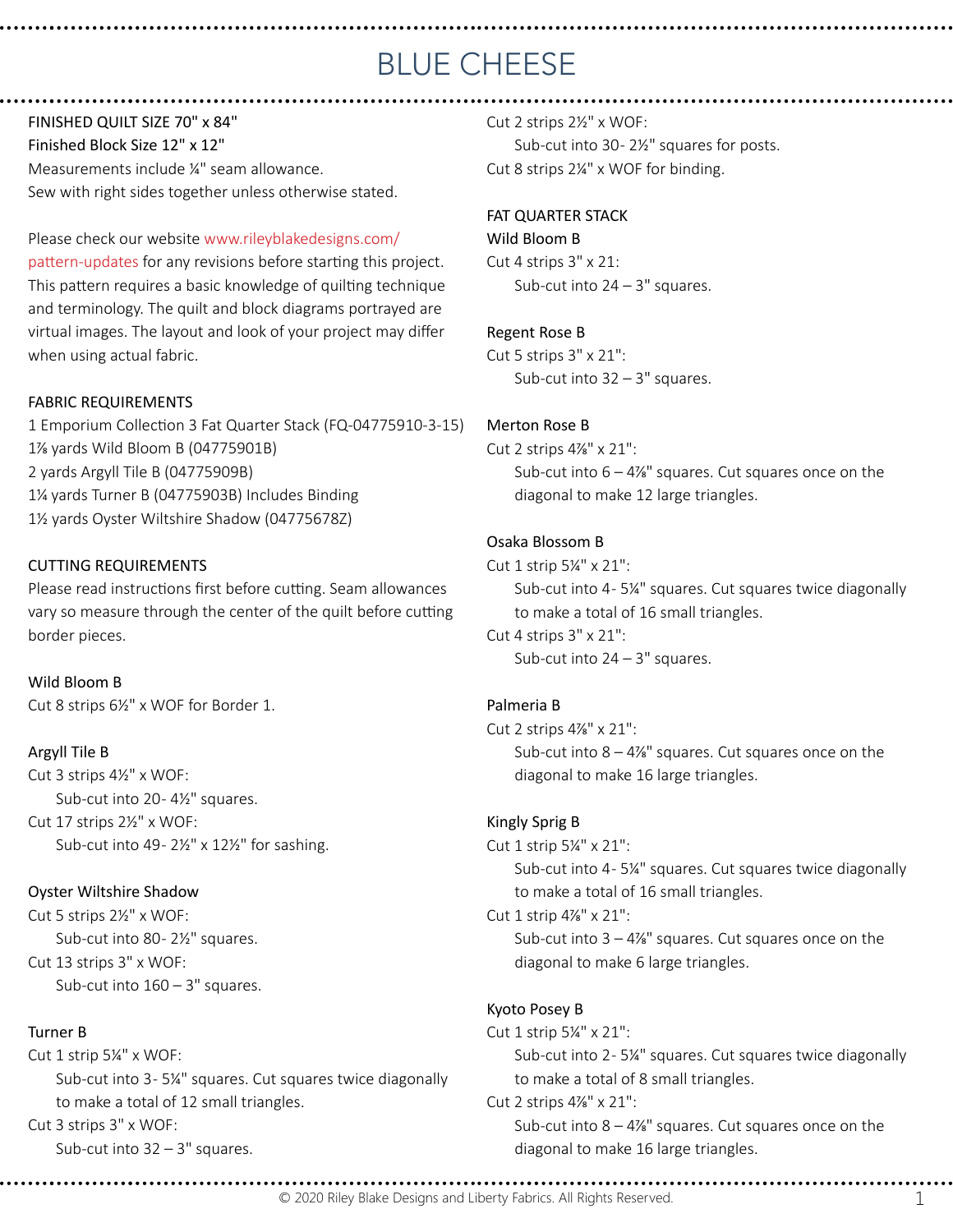#### Java Feather A

#### Cut 1 strip 5¼" x 21":

Sub-cut into 3-5¼" squares. Cut squares twice diagonally to make a total of 12 small triangles.

### Cut 3 strips 3" x 21":

Sub-cut into  $16 - 3$ " squares

#### Merchant's Tree C

Cut 1 strip 4%" x 21": Sub-cut into  $2 - 4\frac{1}{8}$ " squares. Cut squares once on the diagonal to make 4 large triangles. Cut 2 strips 3" x 21":

Sub-cut into  $8 - 3$ " squares.

#### Paisley Meadow A

Cut 1 strip 5¼" x 21":

Sub-cut into 4 - 5¼" squares. Cut squares twice diagonally to make a total of 16 small triangles.

#### Cut 4 strips 3" x 21":

Sub-cut into  $24 - 3$ " squares.

#### Daisy Bazaar B

Cut 1 strip 4%" x 21":

Sub-cut into  $4 - 4\frac{7}{8}$ " squares. Cut squares once on the diagonal to make 8 large triangles.

#### QUILT ASSEMBLY

Refer to quilt photo for placement of fabrics.

#### Blue Cheese Block

These instructions are to make 1 block. Refer to Quilt Center Diagram for fabric placement as each block is a different combination of fabrics. Sew 2 assorted print small triangles to 2 opposite sides of the Argyll Tile B 4½" square. Press. Sew 2 more assorted print small triangles to the 2 remaining opposite sides to create Unit A.



 $Unit \Delta$ 

Sew 2 assorted print large triangles to 2 opposite sides of Unit A. Press. Sew 2 more assorted print large triangles to the 2 remaining opposite sides to create the Center Unit.



Center Unit

Draw a diagonal line from corner to corner on the wrong side of 8 Oyster Wiltshire 3" squares. Place the cream 3" squares on top of 8 assorted print 3" squares. Sew ¼" on each side of the drawn line. Cut on the lines to make 16 Half Square Triangles. Press. Square up the Half Square Triangles to 2½".



Referring to the quilt photo, sew 4 Half Square Triangles

together to create Unit B. Repeat to create 4 Unit Bs.



Unit B

Sew a Unit B to the right and left sides of the Center Unit to create Unit C.



Sew a Oyster Wiltshire 2½" square to the sides of the 2 remaining Unit Bs to create Unit D.



Unit D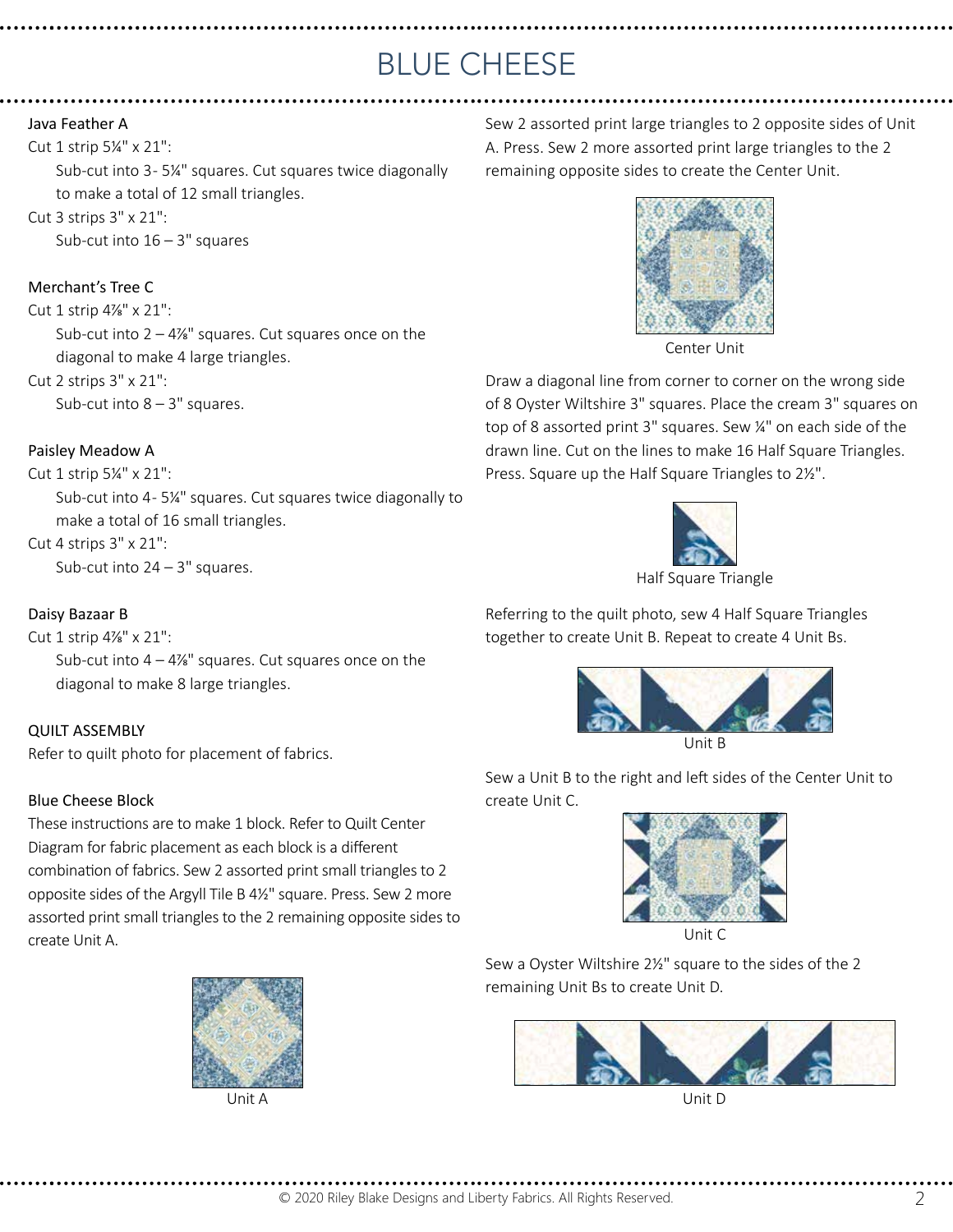Sew a Unit D to the top and bottom of Unit C to complete the Blue Cheese Block. Repeat to create 20 Blue Cheese Blocks.



Blue Cheese Block

#### Posts and Sashing

Refer to Quilt Center Diagram for sashing and post placement. Sew a Turner B 2½" square to a Argyll Tile B 2½" x 12½" rectangle. Repeat to make a row with 5 posts and 4 sashing rectangles. Make 6 post and sashing rows.

#### Blue Cheese Block and Sashing

Refer to Quilt Center Diagram for Blue Cheese Block and sashing placement. Sew a Argyll Tile B 2½" x 12½" rectangle to a Blue Cheese Block. Repeat to make a row with 5 sashing rectangles

and 4 Blue Cheese Blocks. Make 5 block and sashing rows.

#### Quilt Center Assembly

Refer to Quilt Center Diagram for row placement. Sew rows together to complete the center of the quilt.

#### Border

Seam allowances vary so measure through the center of the quilt before cutting border pieces. Sew border strips together end to end if necessary to get the length needed. Sew side borders first.

#### Border 1

Side borders should be 72½". Top and bottom borders should be 70½".

Finish quilt by layering the quilt top, batting, and back. Bind with your favorite Liberty Fabric from The Emporium 3 Collection. Have fun with your colors and enjoy the journey of making your quilt.